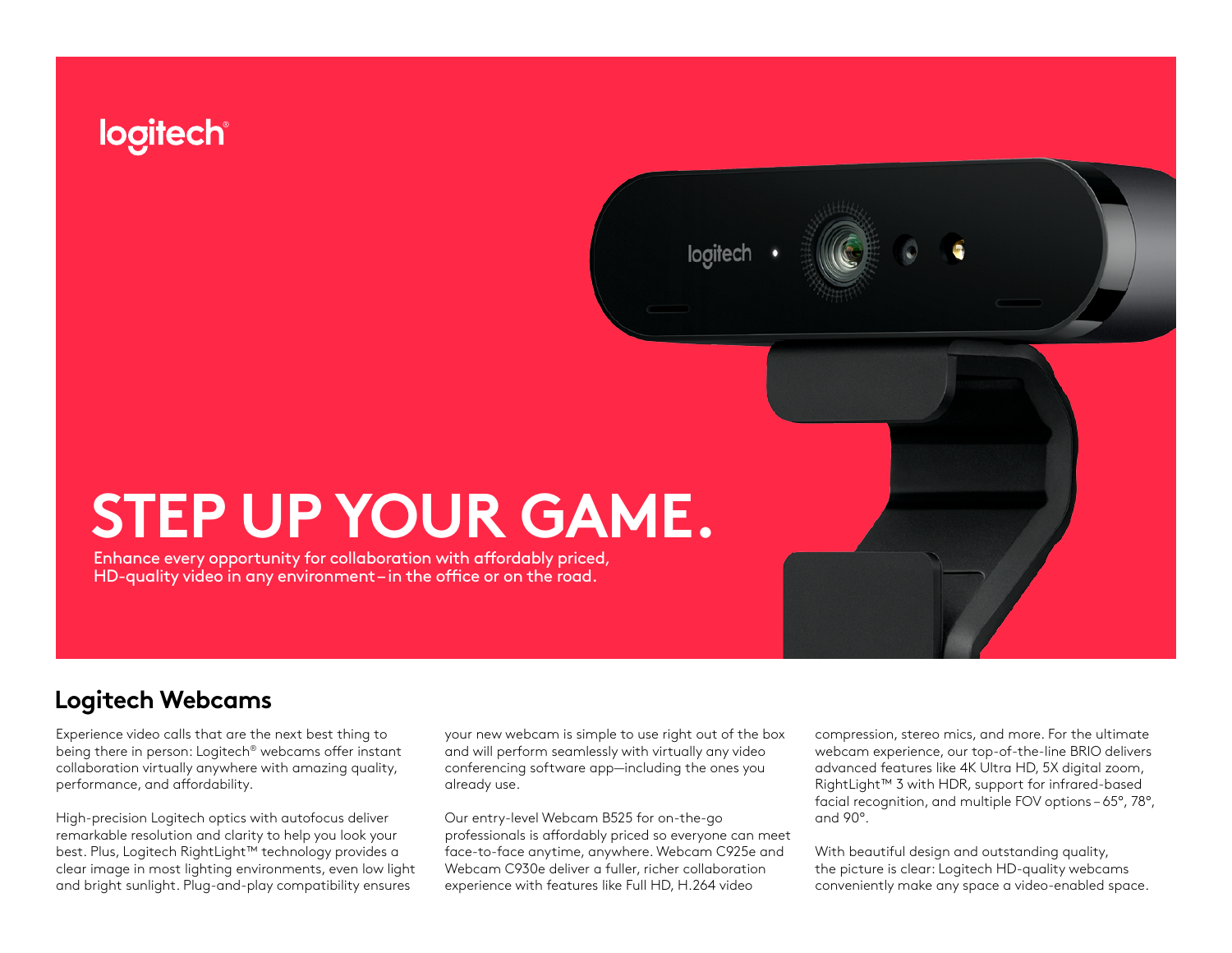## **Logitech Webcams**

| <b>GOOD</b>            |                                                                                                                                                                                                                                       | <b>BETTER</b>                                                                                                                                                                                                                |                                                                                                                                                                                                                              | <b>BEST</b>                                                                                                                                                                                                                                             |
|------------------------|---------------------------------------------------------------------------------------------------------------------------------------------------------------------------------------------------------------------------------------|------------------------------------------------------------------------------------------------------------------------------------------------------------------------------------------------------------------------------|------------------------------------------------------------------------------------------------------------------------------------------------------------------------------------------------------------------------------|---------------------------------------------------------------------------------------------------------------------------------------------------------------------------------------------------------------------------------------------------------|
|                        |                                                                                                                                                                                                                                       |                                                                                                                                                                                                                              |                                                                                                                                                                                                                              |                                                                                                                                                                                                                                                         |
|                        | <b>B525 WEBCAM</b>                                                                                                                                                                                                                    | C925e WEBCAM                                                                                                                                                                                                                 | C930e WEBCAM                                                                                                                                                                                                                 | <b>BRIO WEBCAM</b>                                                                                                                                                                                                                                      |
| Product Highlights     | Ideal for personal video conferencing with a<br>compact, foldable 360° swivel design.                                                                                                                                                 | Razor-sharp Full HD 1080p video at an amazingly<br>affordable price.                                                                                                                                                         | Advanced business webcam features wide<br>Field of View and supports H.264/SVC1.5w.                                                                                                                                          | The "best" webcam in the Logitech portfolio is a<br>video collaboration power house.                                                                                                                                                                    |
| Resolution/FPS         | HD 720p/30fps                                                                                                                                                                                                                         | Full HD 1080p/30fps<br>HD 720p/30fps                                                                                                                                                                                         | Full HD 1080p/30fps<br>HD 720p/30fps                                                                                                                                                                                         | 4K Ultra HD 2160p/30fps<br>Full HD 1080p/30 or 60fps<br>HD 720p/30, 60, or 90fps                                                                                                                                                                        |
| Sensor Resolution      | 1280 x 720                                                                                                                                                                                                                            | 1920 x 1080                                                                                                                                                                                                                  | 1920 x 1080                                                                                                                                                                                                                  | 4096 x 2160                                                                                                                                                                                                                                             |
| Field of View          | 69°                                                                                                                                                                                                                                   | 78°                                                                                                                                                                                                                          | $90^\circ$                                                                                                                                                                                                                   | 65°, 78°, and 90°1                                                                                                                                                                                                                                      |
| Digital Zoom (Full HD) |                                                                                                                                                                                                                                       | 1.2x                                                                                                                                                                                                                         | 4x                                                                                                                                                                                                                           | 5x                                                                                                                                                                                                                                                      |
| H.264 AVC Compression  |                                                                                                                                                                                                                                       | <b>UVC1.1</b>                                                                                                                                                                                                                | <b>UVC 1.5</b>                                                                                                                                                                                                               |                                                                                                                                                                                                                                                         |
| Autofocus              | $\ddot{\phantom{a}}$                                                                                                                                                                                                                  |                                                                                                                                                                                                                              |                                                                                                                                                                                                                              | ٠                                                                                                                                                                                                                                                       |
| Lens                   | Plastic                                                                                                                                                                                                                               | Glass                                                                                                                                                                                                                        | Glass                                                                                                                                                                                                                        | Glass                                                                                                                                                                                                                                                   |
| Auto Light Correction  | RightLight™ 2                                                                                                                                                                                                                         | RightLight <sup>™</sup> 2                                                                                                                                                                                                    | RightLight <sup>™</sup> 2                                                                                                                                                                                                    | RightLight™ 3 with HDR                                                                                                                                                                                                                                  |
| Mic(s)                 | 1 omni-directional mic                                                                                                                                                                                                                | 2 omni-directional mics                                                                                                                                                                                                      | 2 omni-directional mics                                                                                                                                                                                                      | 2 omni-directional mics                                                                                                                                                                                                                                 |
| Noise Cancelling       | $\bullet$                                                                                                                                                                                                                             |                                                                                                                                                                                                                              |                                                                                                                                                                                                                              | ٠                                                                                                                                                                                                                                                       |
| Compatibility          | Compatible with Mac®, PC and all leading video<br>conference platforms. Certified for Skype® for<br>Business, Cisco® compatible <sup>2</sup> and enhanced<br>integration with Logitech Collaboration Program<br>members. <sup>3</sup> | Compatible with Mac, PC and all leading video<br>conference platforms. Certified for Skype for<br>Business, Cisco compatible <sup>2</sup> and enhanced<br>integration with Logitech Collaboration Program<br>$m$ embers. $3$ | Compatible with Mac, PC and all leading video<br>conference platforms. Certified for Skype for<br>Business, Cisco compatible <sup>2</sup> and enhanced<br>integration with Logitech Collaboration Program<br>$m$ embers. $3$ | Compatible with Mac, PC and all leading video<br>conference platforms. Certified for Skype for<br>Business and Microsoft Hello™, Cisco compatible <sup>2</sup><br>and enhanced integration with Logitech<br>Collaboration Program members. <sup>3</sup> |
| Other Features         | USB plug-and-play                                                                                                                                                                                                                     | USB plug-and-play<br>Multiple mounting options<br>Privacy Shade                                                                                                                                                              | USB plug-and-play<br>Multiple mounting options<br>Privacy Shade                                                                                                                                                              | USB plug-and-play<br>Multiple mounting options<br>Privacy Shade<br>Infrared for supporting facial log-in<br>Background replacement labs project,<br>powered by Personify <sup>1</sup><br>Works with Cortana®<br>Carrying case                           |
| <b>MSRP</b>            | \$59                                                                                                                                                                                                                                  | \$99                                                                                                                                                                                                                         | \$129                                                                                                                                                                                                                        | \$199                                                                                                                                                                                                                                                   |
| Part #                 | 960-000841                                                                                                                                                                                                                            | 960-001075                                                                                                                                                                                                                   | 960-000971                                                                                                                                                                                                                   | 960-001105                                                                                                                                                                                                                                              |

**For More Information: Please visit Logitech.com/VC, contact your Logitech Account Manager or call us at 1-800-308-8666** Published July 2017

1 Requires software download.

2 See www.logitech.com/ciscocompatibility for the latest version. <sup>3</sup> Refer to www.logitech.com/lcp for current list of program participants. Logitech Inc. 7700 Gateway Blvd. Newark, CA 94560 www.logitech.com

© 2017 Logitech. Logitech, the Logitech logo and other Logitech marks are owned by Logitech and may be registered. All other trademarks are the properties of their respective owners.

Logitech assumes no responsibility for any errors that may appear in this publication. Product, pricing and feature information contained herein is subject to change without notice.